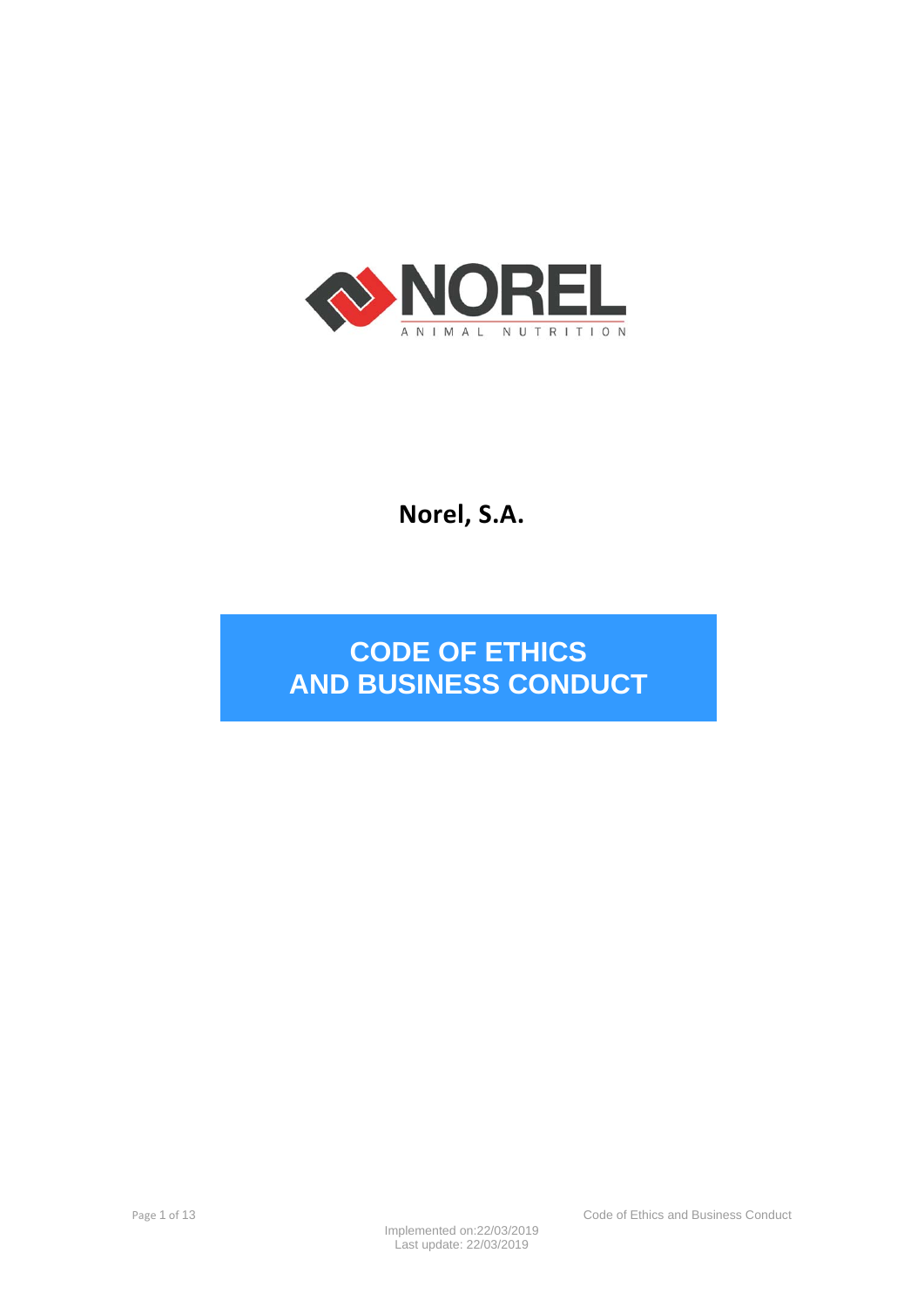



# **CONTENTS**

| 1.  |  |
|-----|--|
| 2.  |  |
| 3.  |  |
| 4.  |  |
| 5.  |  |
| 6.  |  |
| 7.  |  |
| 8.  |  |
| 9.  |  |
| 10. |  |
| 11. |  |
| 12. |  |
| 13. |  |
| 14. |  |
|     |  |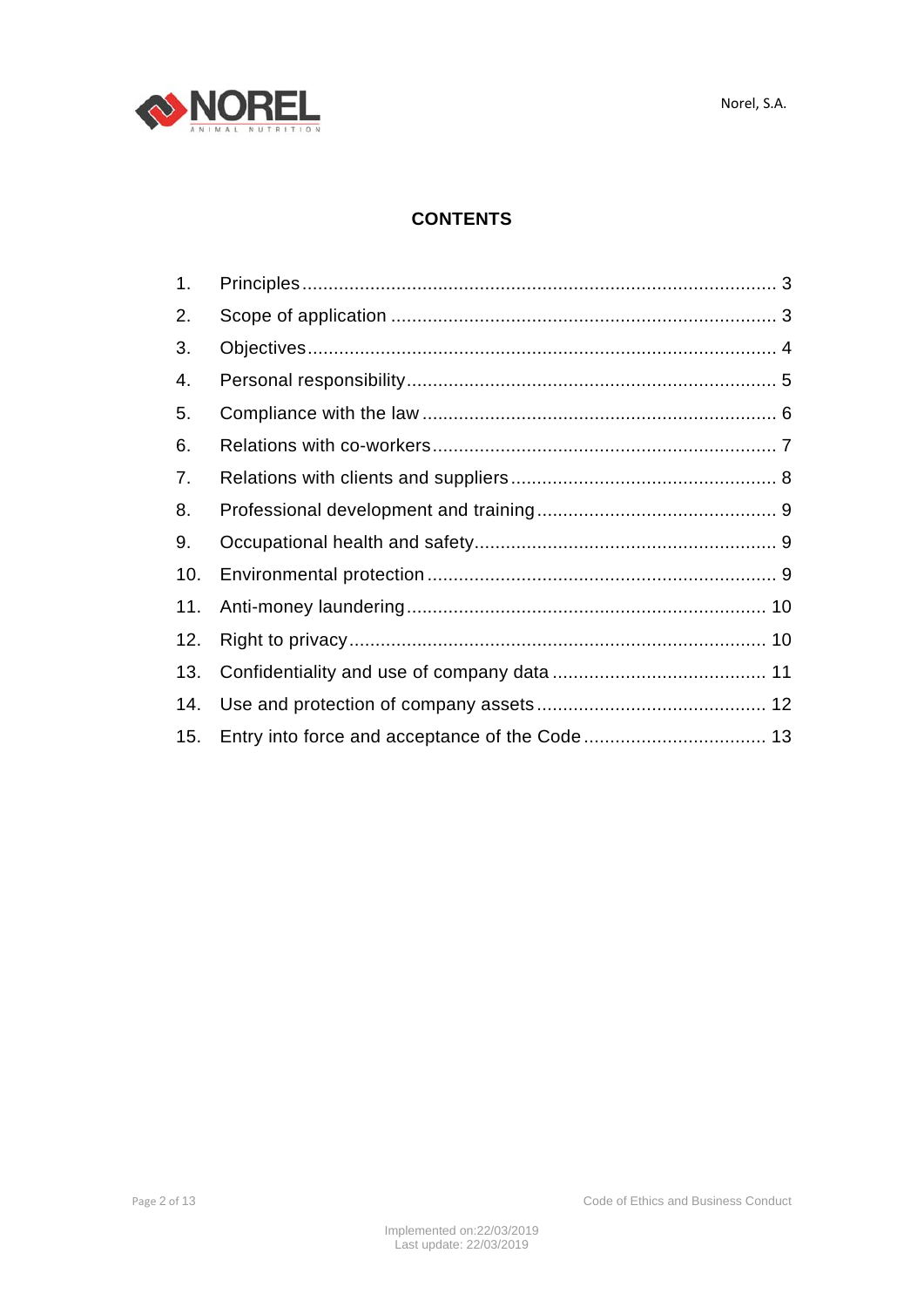

### **Principles**

- 1.1 We at Norel, S.A. want to be a company capable of achieving sustainable success and we know that success will not last unless it is rooted in good business practices. That is why we insist that our success be based on the principles of:
	- Responsibility
	- Professional ethics
	- Integrity
	- Honesty
	- Lovaltv
	- Efficiency
- 1.2 Our Code of Ethics and Conduct embodies our commitment to the principles, values and rules of conduct that are to inspire and guide the conduct of all company employees and collaborators when going about their work.
- 1.3 These principles and values describe the behaviours we expect of our executives and employees.
- 1.4 This Code aims to share with all the people who make up the company the corporate principles that will ultimately create a culture of good practices. To this end, we have developed behavioural models based on the principles just mentioned, while also seeking to prevent any kind of unlawful conduct.
- 1.5 The ultimate purpose of our Code of Ethics and Conduct is to foster a responsible working environment that goes beyond legal requirements and applies to all members of our business organisation, from whom we expect to see the highest standards of ethical behaviour and integrity.

### **Scope of application**

- 1.6 This Code of Ethics and Conduct was drawn up upon the initiative of the Board of Directors of Norel, S.A. However, the entire management team and all employees have embraced the Code and undertaken to implement it together by making it a living and breathing part of our corporate culture.
- 1.7 This Code applies to the following persons:
	- (1) Company shareholders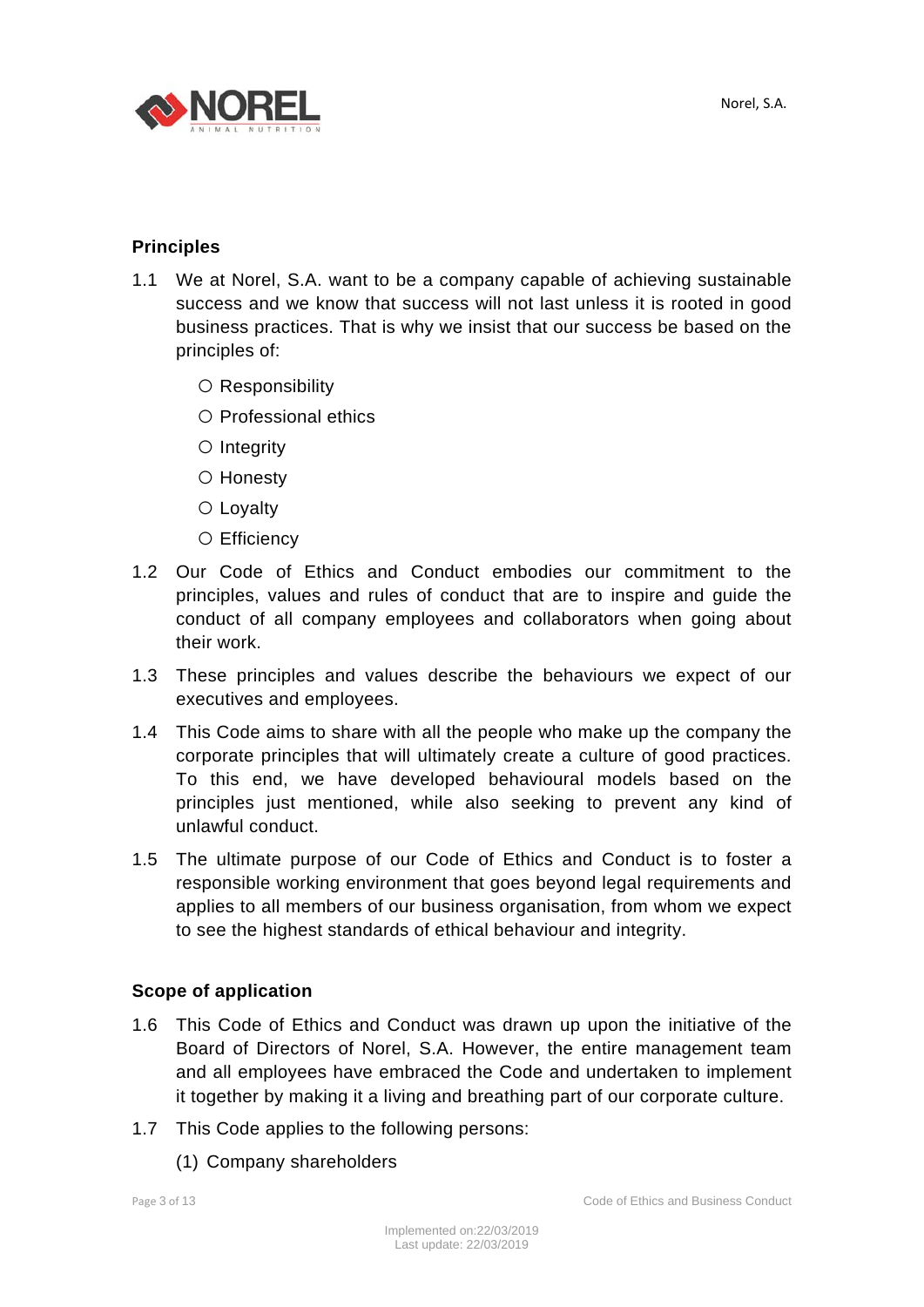

- (2) The governing body
- (3) Managers and executive officers
- (4) Employees
- (5) Related people

## **Objectives of the Code of Ethics and Conduct**

- 1.8 Our Code of Ethics and Conduct pursues the following objectives:
	- (a) Personal responsibility
	- (b) Compliance with the law
	- (c) Relations with co-workers
	- (d) Relations with clients and suppliers
	- (e) Professional development and training
	- (f) Occupational health and safety
	- (g) Environmental protection
	- (h) Anti-money laundering
	- (i) Right to privacy
	- (j) Confidentiality and use of company data
	- (k) Use and protection of company assets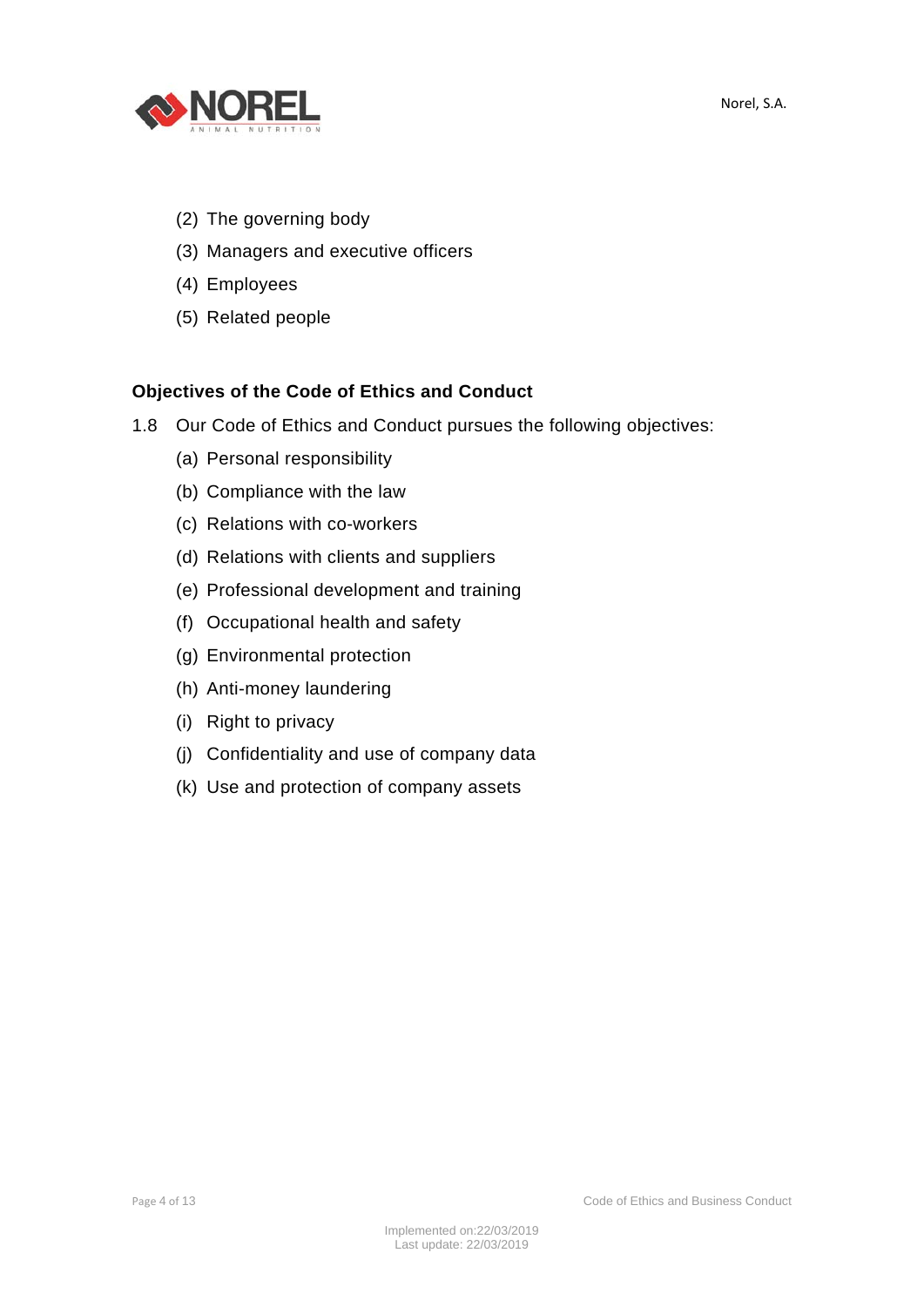

#### **We are responsible when we follow ethical principles**

- 1.9 All persons related to Norel, S.A.shall accept personal responsibility for observing the compliance manual and this Code. Therefore, enough time should be taken to read and understand them fully and to appreciate the consequences of non-compliance.
- 1.10 In particular, our main duties are as follows:
	- (1) To perform our respective functions with honesty, due care, diligence, professionalism and integrity.
	- (2) To embrace and honour our commitment to doing what is right at all times.
	- (3) To understand that by belonging to the company we are committed to being part of a team and to appreciate also that when we fall short of that commitment, we are effectively failing our team.
	- (4) To deliver on our promises at all times.
	- (5) To be honest, without looking for any excuse not to be.
	- (6) To be well organised both personally and at work.
	- (7) To refrain from making promises or committing to courses of actions that we know will harm the company's interests.
	- (8) To understand and accept that non-compliance is simply not an option to be considered within the company's risk framework.
	- (9) To inform the governing body of any action or conduct we may spot that involves waste, fraud, abuse or corruption.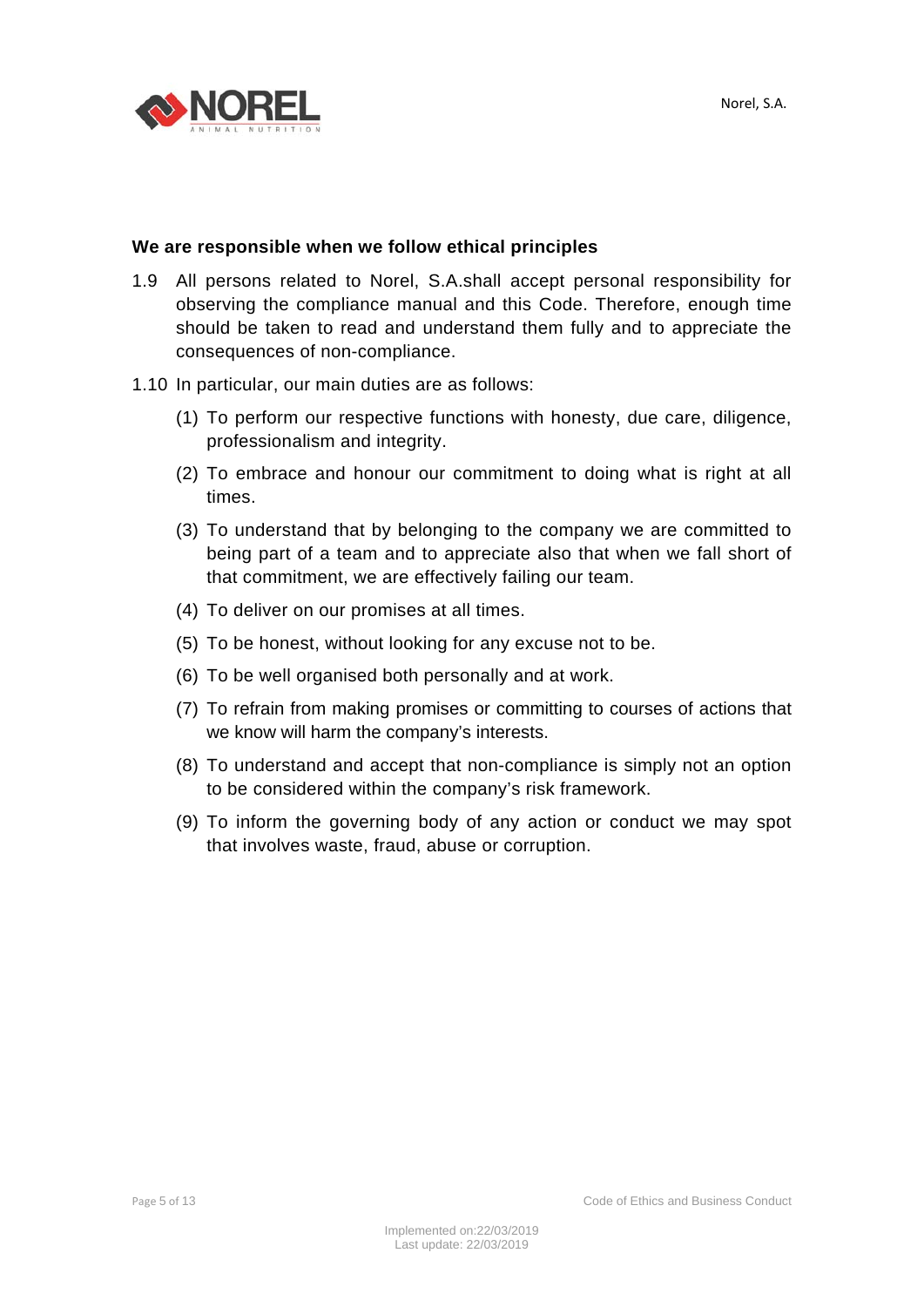

#### **Compliance with the law**

- 1.11 Norel, S.A. is absolutely scrupulous when it comes to legal compliance.
- 1.12 All people who belong to the company must act with absolute respect for the law and regulations and, above all else, must steer clear of any criminal behaviour.
- 1.13 In particular, all persons subject to the compliance manual must observe the following obligations:
	- (1) To know and understand the compliance manual and company policies.
	- (2) To honour the obligations, guidelines and prohibitions set out in the company's policies.
	- (3) To access and use their own or other people's computer systems with absolute respect for the law.
	- (4) To keep the company's accounting and financial records in a precise, rigorous, complete and absolutely transparent manner, ensuring a complete and full record of all the company's financial transactions in accordance with generally accepted accounting principles and applicable accounting standards.
	- (5) To respect the intellectual and industrial property rights of the company and third parties.
	- (6) To uphold the confidentiality and secrecy of any information (own or belonging to third parties) that may come into our possession as a result of our work at the company.
	- (7) To inform the management upon becoming aware of any noncompliance with the law, the compliance manual or the code of ethics and conduct.
	- (8) To inform the management of any risk behaviour we may notice that has not been included in the company's policies.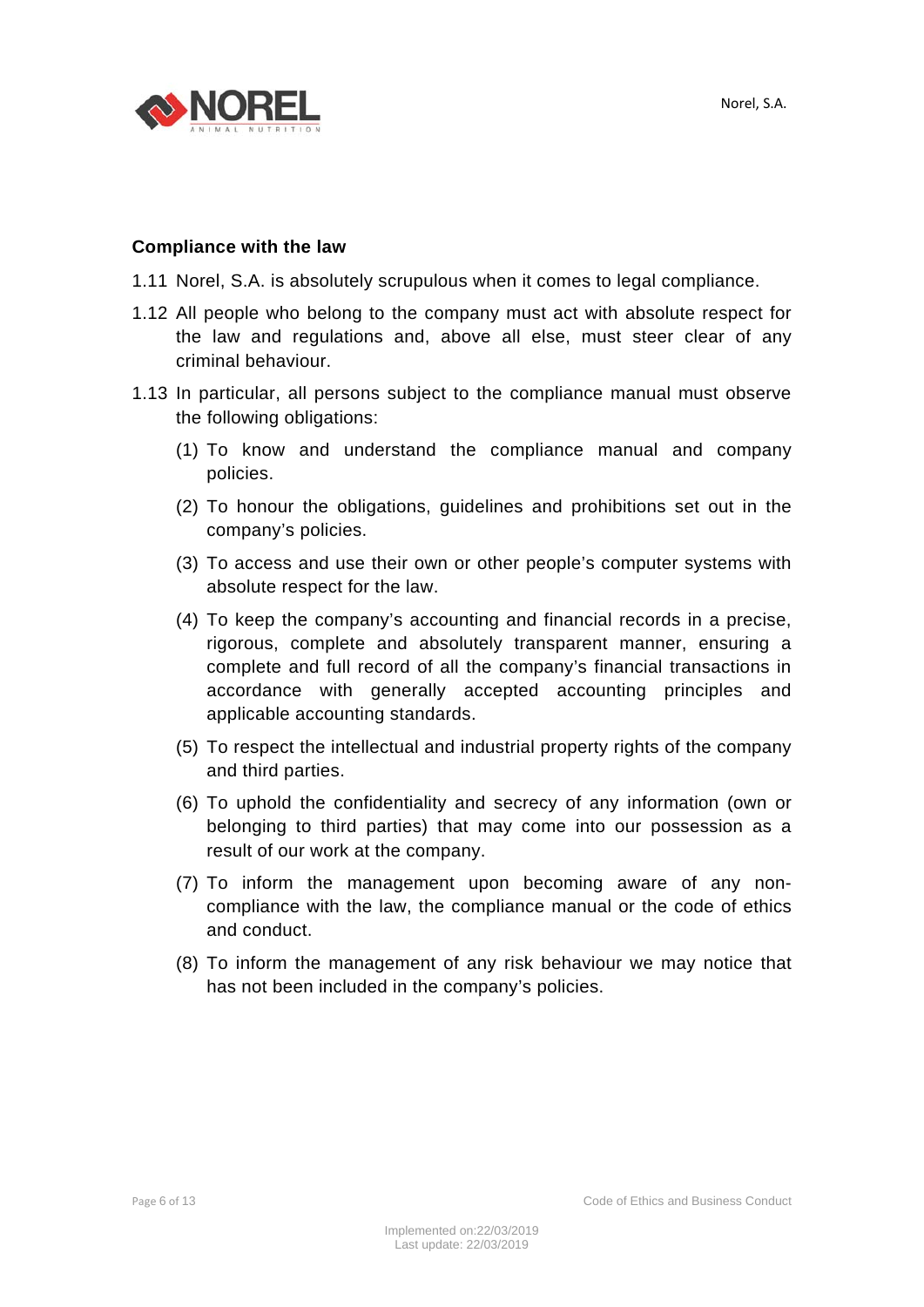

#### **We foster relations with co-workers**

- 1.14 The most prized asset of Norel, S.A. is its personal relationship with all those who belong to the company. Therefore, achieving a healthy working environment is our primary objective.
- 1.15 The only way of getting each individual properly engaged with the company is by creating a healthy working environment, good personal relations, sound organisation and good emotional health and by ensuring courtesy and respect when interacting with all co-workers.
- 1.16 In particular, all persons subject to the compliance manual must observe the following obligations:
	- (1) Open, respectful, clear and honest communication with all co-workers.
	- (2) Collaborating with co-workers and helping them to be successful in their work.
	- (3) Mutual loyalty.
	- (4) Alignment with the company's mission.
	- (5) Spirit of teamwork, proactive attitude and accountability.
	- (6) Respect for individual differences.
	- (7) Observing all communications issued by the company to managers and employees.
	- (8) Harassment in any form, whether face-to-face, in writing, sent by mail, or manifested in any other means, is strictly prohibited.
	- (9) The company prohibits any kind of discrimination based on gender, race, sexual orientation, religious beliefs, political opinions, nationality, social origin, disability or any other circumstance likely to be a source of discrimination.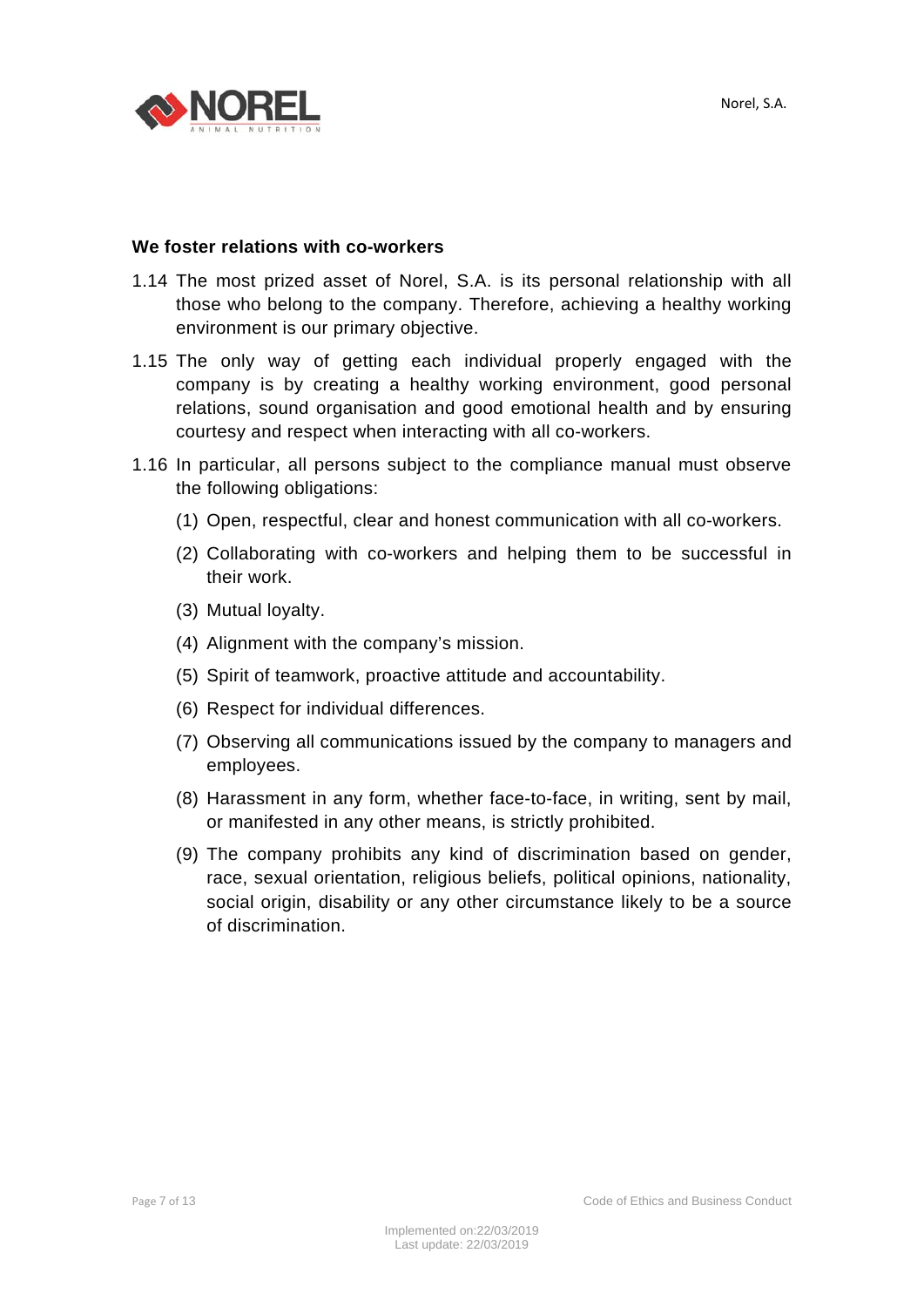

#### **We value our relations with clients and suppliers**

- 1.17 Clients are what we live for at Norel, S.A. Satisfying their needs and expectations and earning their loyalty are an essential part of meeting our growth and development objectives. What we are after is lasting success and this will only be possible if our clients trust in Norel, S.A. For this reason, we must strive to earn and retain their trust.
- 1.18 Suppliers are a powerful strategic partner and getting them to honour our demands in terms of quality and compliance is vital if we are to achieve the standards we have set ourselves when developing and offering our products and services. We aim to maintain a relationship of trust with our suppliers and for that reason we must strive to earn and retain their trust and loyalty.
- 1.19 Both these forces are very real intangible assets that make a decisive contribution to our end objective and we are fully aware that our success at earning their trust and loyalty is ultimately down to our conduct.
- 1.20 Therefore, we are firmly committed to honesty, transparency and integrity in all relations with clients and suppliers as a method of unlocking the value of these intangible assets.
- 1.21 We have undertaken to achieve the highest standards of quality across all our products and services.
- 1.22 We refuse to offer or receive undue payments and we never make or receive payments in cash, unless to cover minor expenses that are typically paid on the spot in cash.
- 1.23 In certain circumstances, the exchange of commercial and in-kind gestures and goodwill among the parties to the transaction may be deemed appropriate. However, in doing so we will never be seeking to unduly influence the decisions of our clients or suppliers.
- 1.24 For that reason, accepting or offering gifts, benefits, favours or tokens of appreciation is prohibited, except where doing so falls within the normal bounds of courtesy and does not contravene applicable law.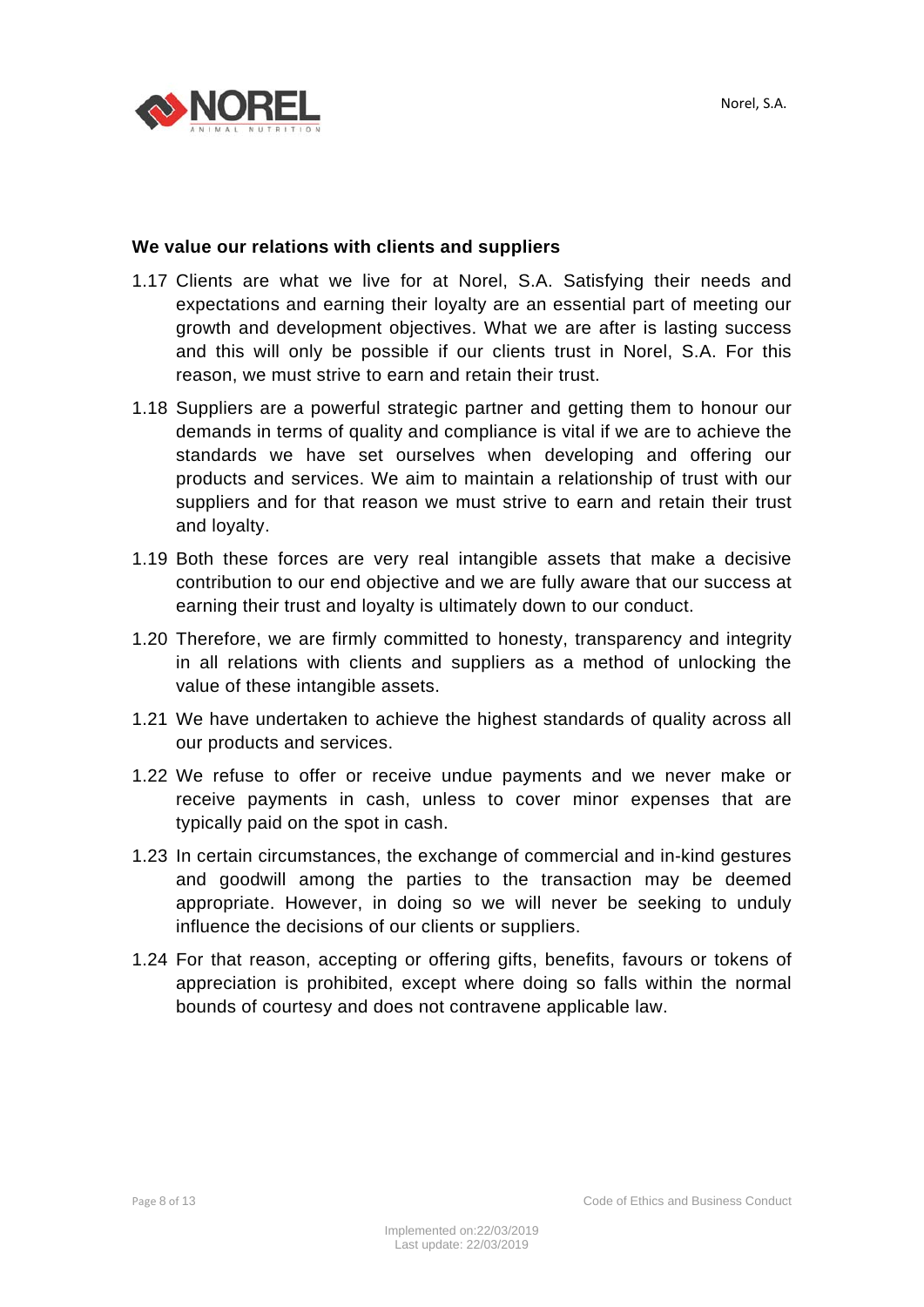

#### **We foster professional development and training**

- 1.25 Norel, S.A. values the professional growth of all its employees. It therefore provides all the resources needed to aid them in their learning and training and to regularly refresh their knowledge and skills.
- 1.26 Meanwhile, all employees and executive officers shall take part in training programmes as and when required and will strive to get the most out of them.

#### **We look out for occupational health and safety**

- 1.27 Norel, S.A. is firmly committed to complying with all applicable law and regulations there to protect the health and safety of workers in the workplace.
- 1.28 We promote and protect the health and safety of all our employees and we call on all employees who have responsibilities in areas subject to laws governing occupational health and safety to get to know those laws and regulations and to apply them scrupulously.
- 1.29 We prohibit any kind of irresponsible action that might endanger the safety of our co-workers and of the company's installations and equipment.
- 1.30 Norel, S.A. is committed to providing and maintaining a safe and drug-free working environment that will make us more productive and helps us provide the best possible service to our clients.
- 1.31 The consumption of alcohol or any narcotic substance, whether legal or illegal, is absolutely prohibited in the workplace and during work hours, on the clear understanding that their consumption or use may inhibit our ability to fulfil our professional responsibilities and commitments.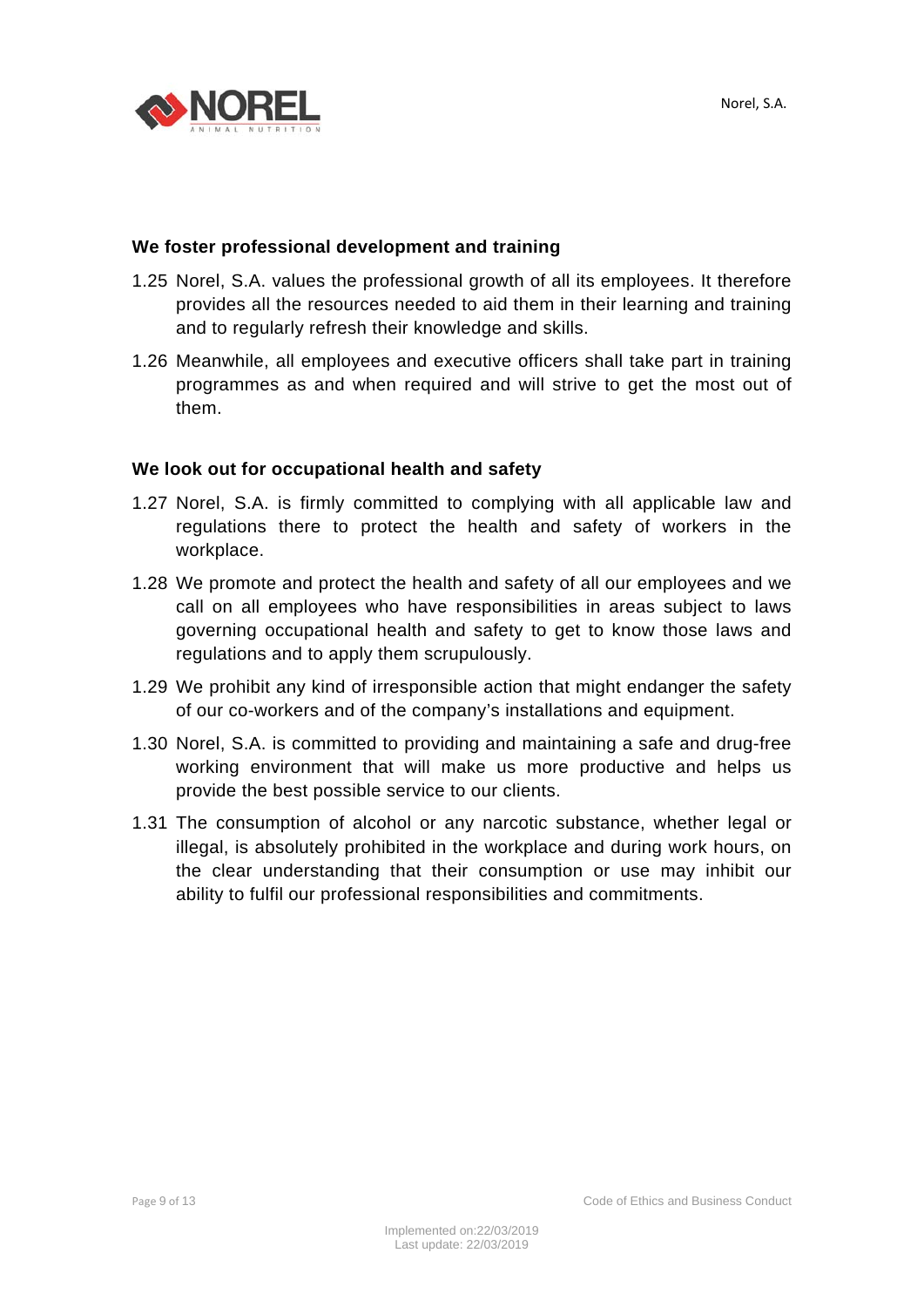



#### **We want to protect the environment**

- 1.32 Norel, S.A. is firmly committed to complying with all applicable law and regulations there to protect the environment.
- 1.33 We promote the efficient consumption of resources and seek to prevent environmental pollution.
- 1.34 All Norel, S.A. employees have the duty and responsibility to comply with applicable environmental law and to respect the environment wherever they work.

#### **We comply with anti-money laundering laws**

- 1.35 Our commitment to fair play, honesty and transparency requires us to comply with all anti-money laundering laws.
- 1.36 All of us at the company must learn to recognise the early warning signs of possible money laundering activity, such as clients who are reluctant to disclose information or those who always insist on paying in cash.
- 1.37 Any suspicion we may have in this regard, or any attempt by clients to make payments in cash, must be reported immediately to the governing body.

#### **We value mutual respect and privacy**

- 1.38 The way we use the personal data found in company files and devices can sometimes generate undesirable and negative results, in the sense that it can impact the company's performance and running and tarnish the image and reputation of people.
- 1.39 That is why we call on all employees to respect the privacy of personal data relating to shareholders, managers, employees, clients and suppliers and to ensure the confidentiality of all restricted personal data found on our systems and devices, allowing access only to those individuals whose functions require them to know and process such data.
- 1.40 These systems and equipment should be used for job-related purposes, although Norel, S.A. understands that they may sometimes be used for personal ends. For this reason, employees are allowed to make reasonable and responsible use of such devices.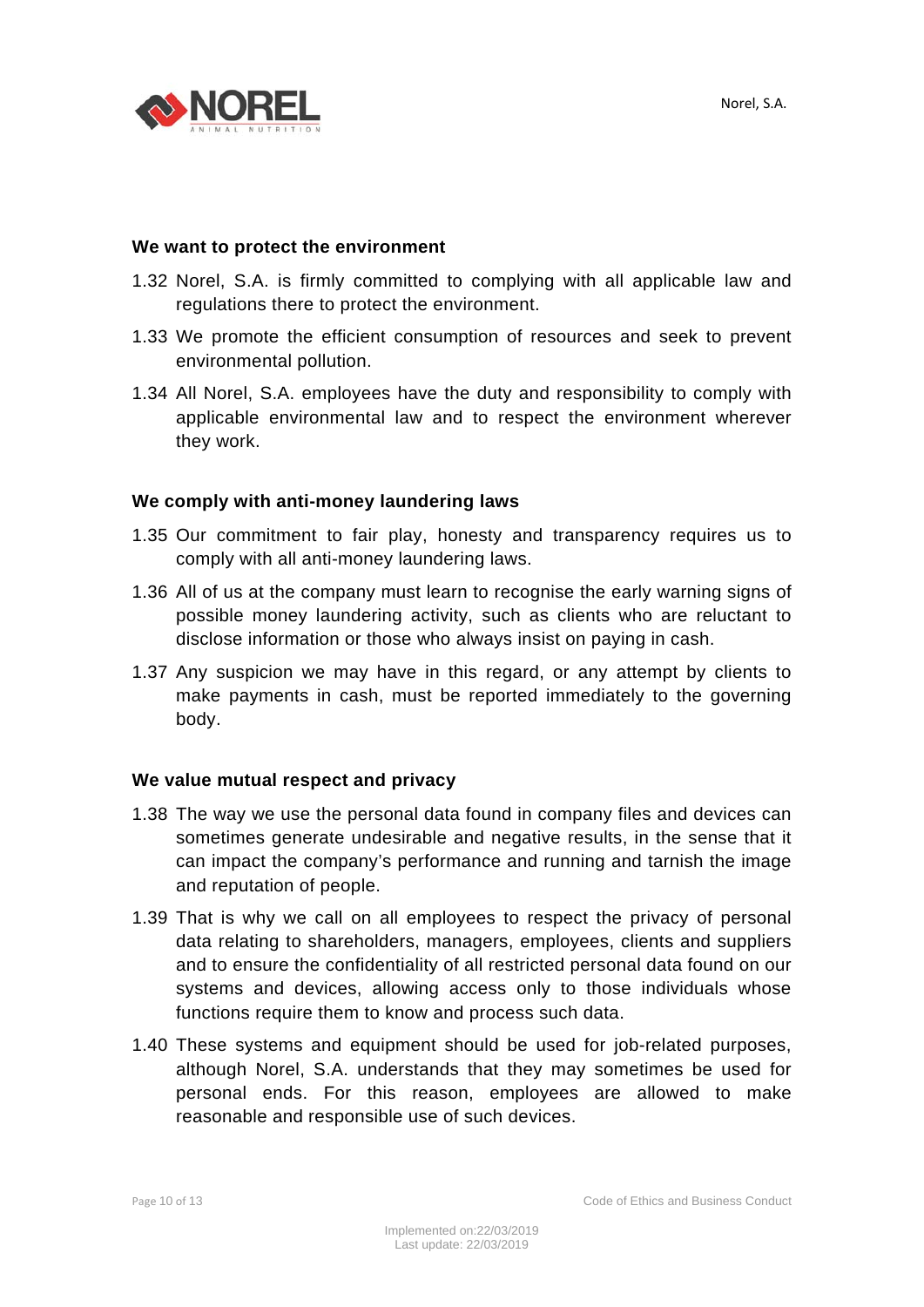

- 1.41 Note that if the company is involved in legal proceedings or under investigation, employee communications may have to be disclosed to third parties. Accordingly, employees cannot expect any right of privacy in respect of personal communications made using the company's own resources or equipment, although all legal restrictions and protection in this regard shall be observed at all times.
- 1.42 In accordance with applicable law and regulations, the company is entitled to supervise the use of e-mail and the Internet by each employee, on the understanding that all communications made with company resources qualify as work-related information and, therefore, may be viewed, monitored and retrieved by the company.

#### **We protect confidential information**

- 1.43 We view information as a hugely valuable intangible asset.
- 1.44 All individuals subject to the compliance manual must behave accordingly at all times so as to ensure the absolute confidentiality of all information they possess or that comes into their possession while at work, whether their own data or those pertaining to third parties.
- 1.45 Misuse or improper disclosure of own or third-party information may harm the company.
- 1.46 Therefore, any information received by employees in connection with their work, whether from within the company or third parties, must be considered confidential and secret.
- 1.47 In particular, the following qualifies as confidential and secret information, whether relating to the company itself or received from third-party companies:
	- (a) Working processes
	- (b) Production methods
	- (c) Marketing methods
	- (d) Rules on setting prices
	- (e) Operational or strategic plans
	- (f) Business plans
	- (g) Company projects and ventures
	- (h) Economic and financial information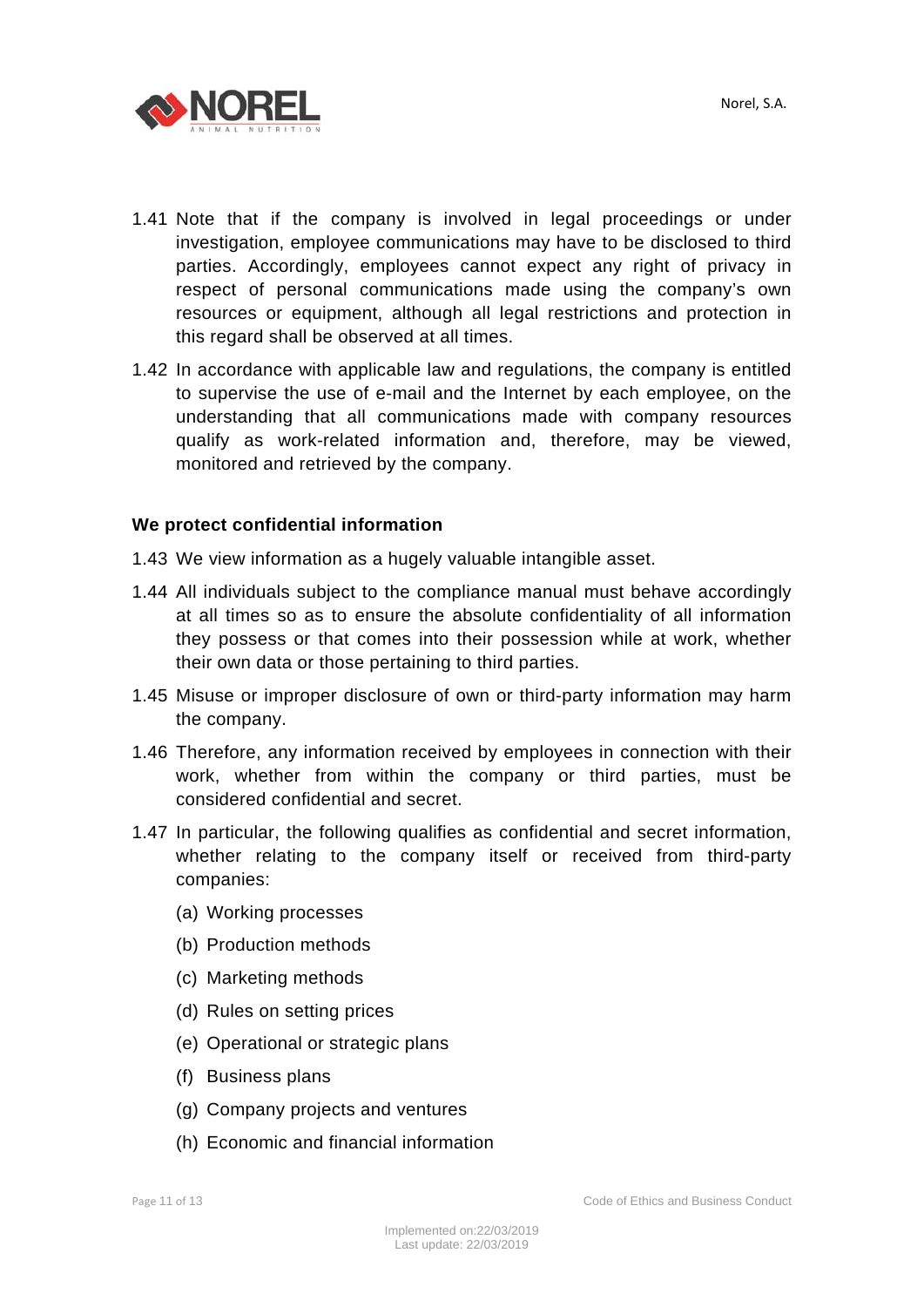

- (i) List of clients and suppliers
- (j) Lists of employees and owners
- (k) Information on human resources, wages, etc.
- (l) Contracts with third parties
- (m) Legal information
- (n) Software and computer programs
- (o) Internal communications
- 1.48 The company prohibits the disclosure, by any means, of any information considered confidential and of any other information the transmission of which could be considered harmful to the company or to third parties.
- 1.49 Every person subject to the compliance manual must sign a non-disclosure agreement.

#### **We protect the company's assets**

- 1.50 The company sees to it that its employees have the resources needed for them to perform their work.
- 1.51 All company employees are responsible for keeping custody and proper care of company assets and it is their duty to use such assets with all due care so as to prevent possible damage, loss or theft.

The following qualify as company assets:

- (a) Buildings and movable property
- (b) Machinery, plant and equipment
- (c) Technology, equipment and IT systems
- (d) Telephones, photocopiers and fax machines
- (e) Books and databases
- (f) Office supplies
- (g) Vehicles
- (h) Intellectual and industrial property
- (i) Sensitive company information
- 1.52 Decisions relating to the code of ethics and conduct are often difficult to make. When we encounter a specific situation and are unsure about the right decision to make, we must ask ourselves the following questions: